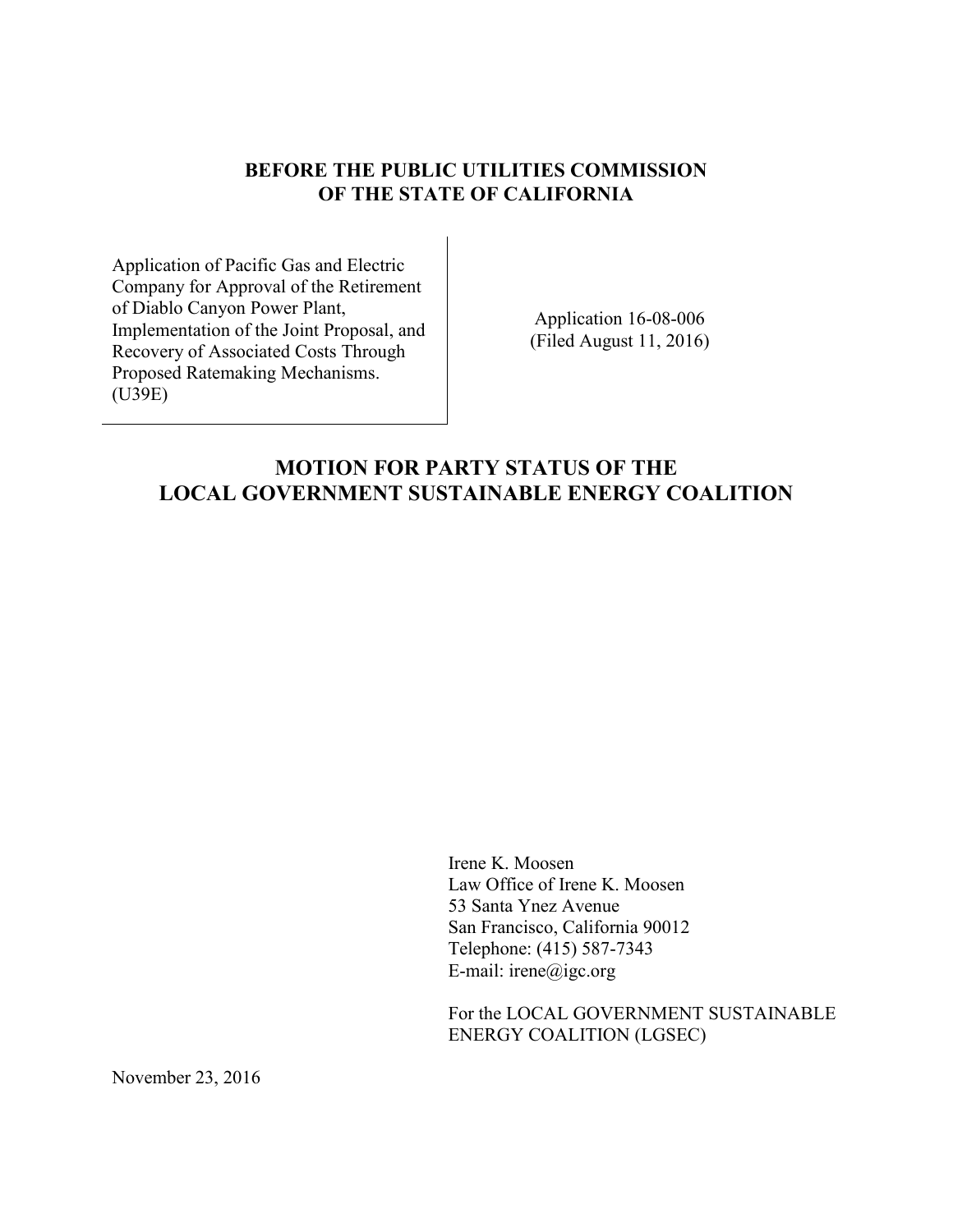Pursuant to Rule 1.4 (a)(4) of the Rules of Practice and Procedure of the California Public Utilities Commission (CPUC or Commission), the Local Government Sustainable Energy Coalition  $(LGSEC)^1$  submits this Motion for Party Status in the Application of Pacific Gas and Electric Company (PG&E) for Approval of the Retirement of Diablo Canyon Power Plant (Diablo Canyon), Implementation of the Joint Proposal, and Recovery of Associated Costs Through Proposed Ratemaking Mechanisms, A.16-08-006. LGSEC is currently a party with "Information Only" status. After review of the November 18, 2016 Scoping Memo and Ruling of the Assigned Commissioner and Administrative Law Judge, LGSEC has determined that the interests of its members will be directly affected by the outcome of this proceeding. In particular, PG&E's proposals for replacement procurement, cost allocation and rate design costs, as well as community impact mitigation will potentially impact local governments throughout the state, not only within PG&E's service territory.

The LGSEC is the only statewide organization that advocates before California's energy and environmental regulatory agencies for the interests of local governments. For this reason, among others, LGSEC's interest in this proceeding cannot be adequately represented by any other party to this proceeding. Our members are leaders among local governments in energy efficiency, renewable energy, climate action planning, and related issues. LGSEC's local government members have unique authority as well as policy and implementation responsibility

 $\overline{a}$ 

<sup>&</sup>lt;sup>1</sup> The LGSEC is a statewide membership organization of cities, counties, associations and councils of government, special districts, and non-profit organizations that support government entities. A list of our members can be found at [www.lgsec.org.](http://www.lgsec.org/)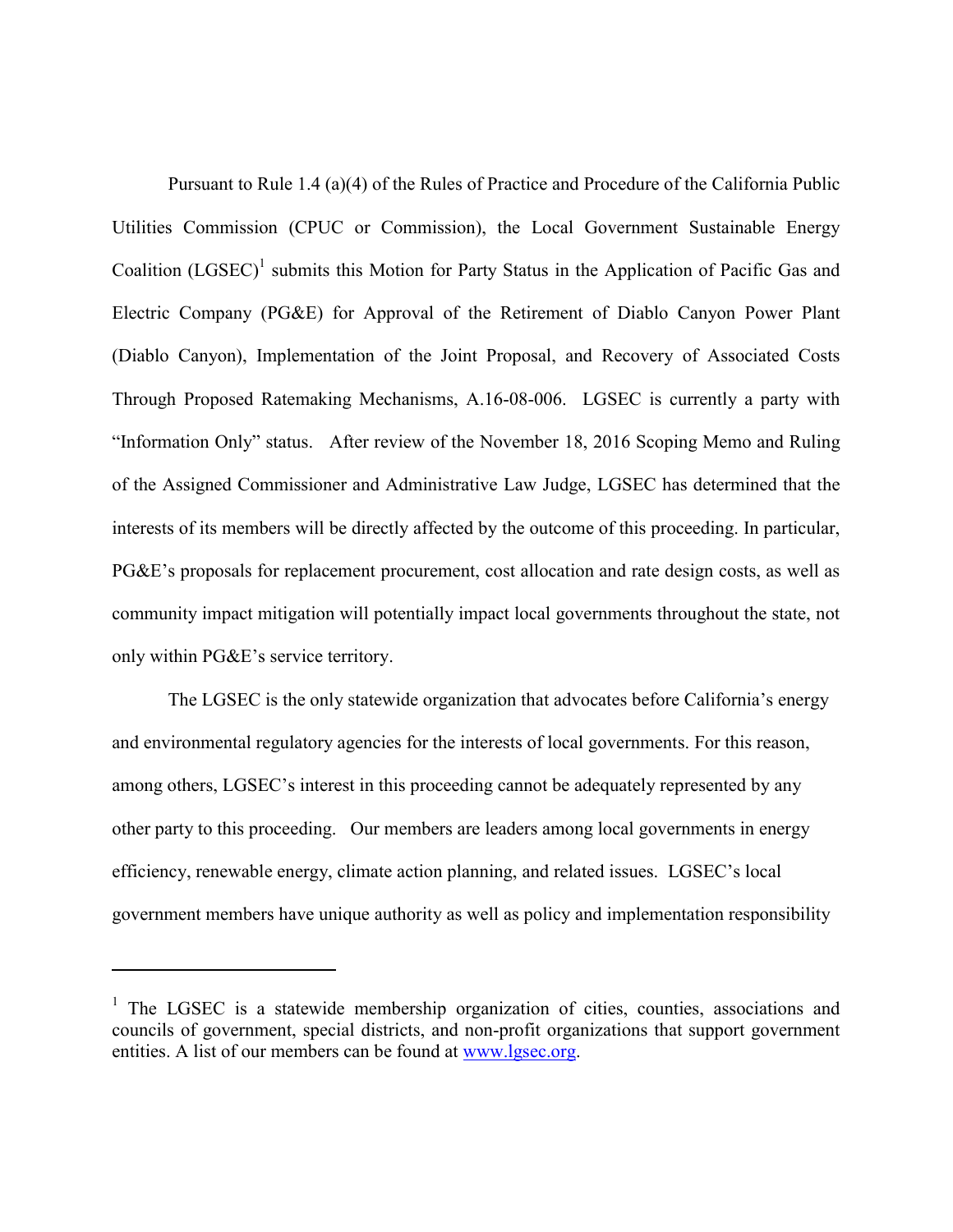for many of the state's energy and climate action goals, often meeting and exceeding state statutory mandates. In addition, LGSEC's local government members are often first responders to safety, electricity and energy resource emergencies within their jurisdictions. The LGSEC has been an active participant for many years in CPUC proceedings on these issues.

The LGSEC does not seek to expand the scope of the proceeding. We are active participants in a number of related proceedings, including the Energy Efficiency Rolling Portfolio Rulemaking (R.13-11-005), the Distributed Energy Resource Planning proceeding (R.14-08-013) and the Integrated Distribution Energy Resource Proceeding (R.14-10-003). The Commission has recognized the linkages between these policy making and program design forums and PG&E's proposal in this case in its Scoping Ruling and other recent rulings.<sup>2</sup> LGSEC will continue to actively participate in these issues within this proceeding.

LGSEC does not oppose the Commission's consideration of the closure of Diablo Canyon. PG&E's testimony indicates that the plant will not be economic over the next decade and beyond and that the plant is not needed for system or local reliability. LGSEC acknowledges that such closure must be accomplished without adversely affecting California's achievement of its aggressive greenhouse gas reduction goals. However, LGSEC is very concerned that if approved, PG&E's application would severely burden Community Choice Aggregators ("CCAs") and local government resource and energy efficiency procurement decisions. In addition, PG&E's unprecedented incremental request for replacement procurement and cost recovery approval would improperly undermine energy efficiency and renewable resource planning and cost-recovery proceedings that are required by law and currently

 $\overline{a}$ 

<sup>&</sup>lt;sup>2</sup> See, for example, Assigned Commissioner and Administrative Law Judge's Ruling and Amended Scoping Memorandum (Regarding Phase II of R.13-11-005) at page 3.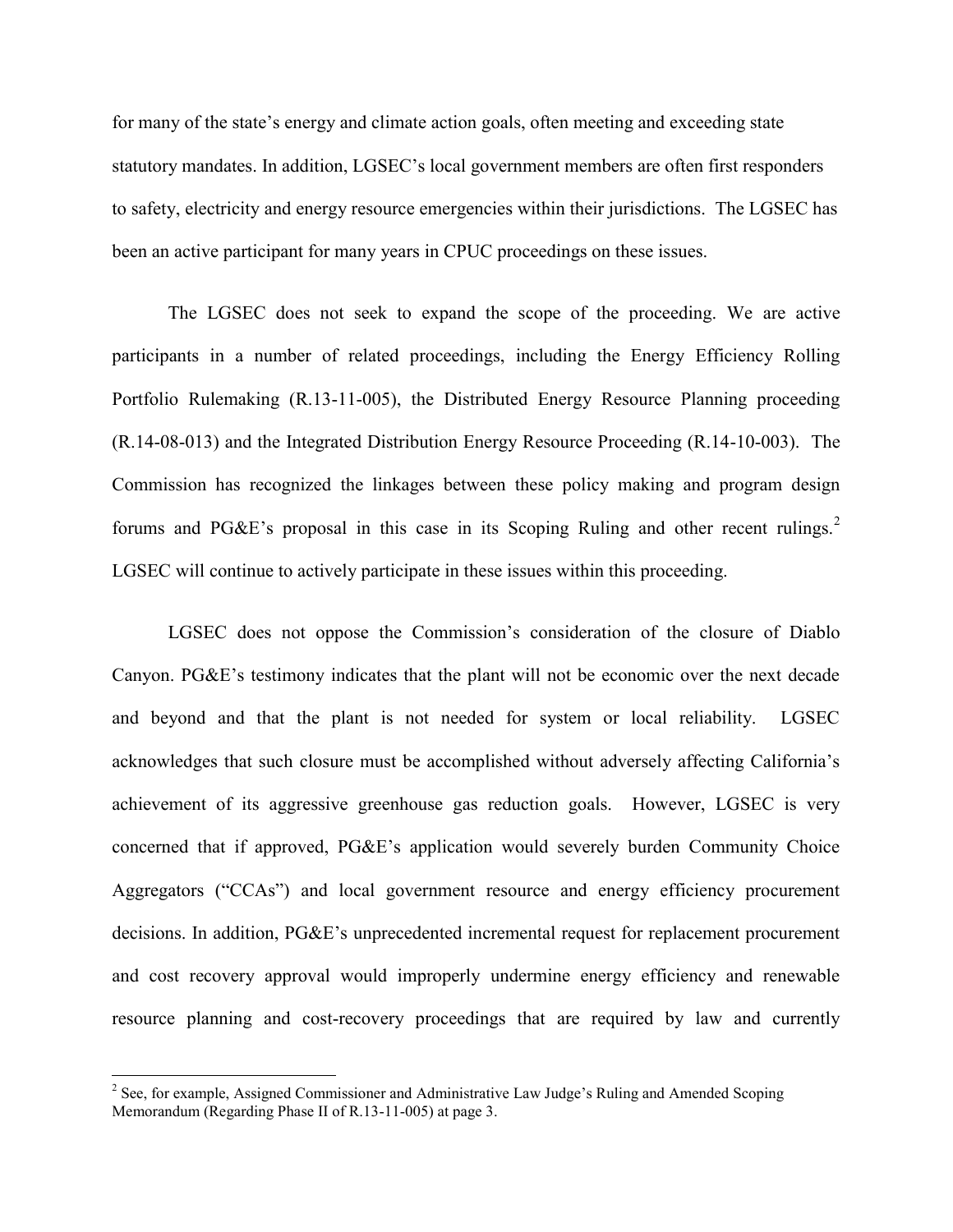underway at the Commission. If adopted as requested, PG&E would be assured cost-recovery for proposals that have not been shown to be reasonable.

PG&E appears to have overstated the urgency with which the Commission must consider and resolve all the issues presented in its application. LGSEC's initial review of the application revealed that PG&E has not provided a sound reason for urgent cost-recovery for at least \$1.3 billion in energy efficiency resources on a non-bypassable basis. The proposed resources will not be needed until the 2024 to 2045 time frame. The closure of Diablo Canyon does not necessitate emergency purchases of replacement power, as occurred with the unexpected closure of the San Onofre Nuclear Generating Station. In fact, PG&E's proposed closure timeline gives the Commission ample time to identify the need to procure new resources and determine the role of all load serving entities in meeting California's future energy needs.

LGSEC seeks to become a party to this proceeding, therefore, in order to analyze the PG&E Application and proposals submitted by the parties, comment on those proposals, participate in evidentiary hearings and perhaps craft additional proposals with respect to those issues identified in the Commission's Scoping Ruling that directly affect the LGSEC's interests.

The LGSEC requests that, should the Commission grant LGSEC's motion, the following person be added to the service list on behalf of LGSEC:

Irene Moosen Law Office of Irene K Moosen 53 Santa Ynez Ave San Francisco, CA 94112 Tel: (415) 587-7343 E-mail: irene@igc.org

Based on the foregoing, LGSEC respectfully requests that its motion be granted and that LGSEC be given active party status in this proceeding.